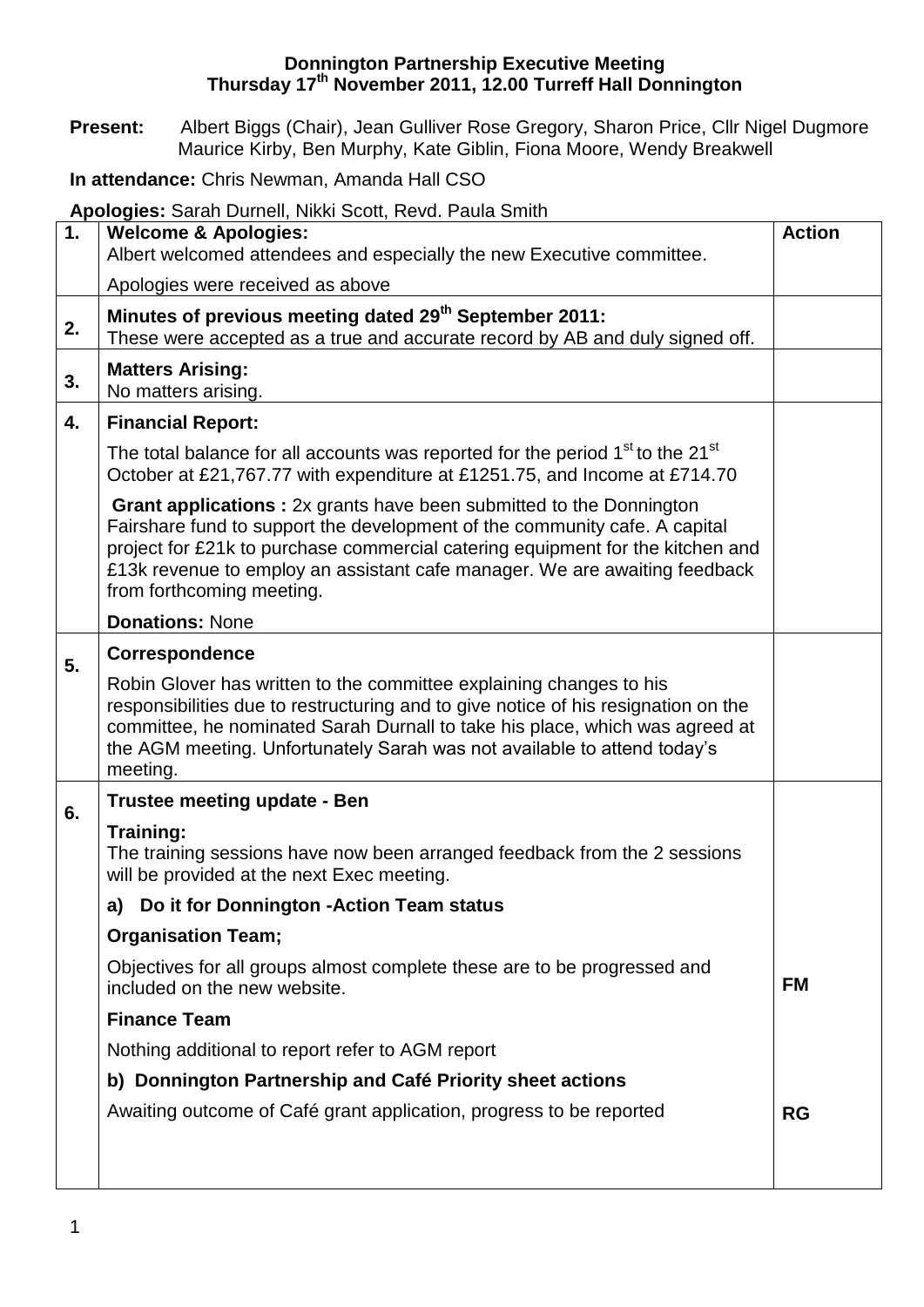## **Donnington Partnership Executive Meeting Thursday 17th November 2011, 12.00 Turreff Hall Donnington**

|    | c) Community cafe update                                                                                                                                                                                                                                                                                                                                                                                                                                                                                                                                                               |           |  |
|----|----------------------------------------------------------------------------------------------------------------------------------------------------------------------------------------------------------------------------------------------------------------------------------------------------------------------------------------------------------------------------------------------------------------------------------------------------------------------------------------------------------------------------------------------------------------------------------------|-----------|--|
|    | The cafe is now in a position to move forward with clarity. The community cafe<br>will re-start the process to become a 'community interest company' and for it to<br>be the trading arm of Donnington Partnership.                                                                                                                                                                                                                                                                                                                                                                    | RG        |  |
|    | a) Lease<br>Fiona explained that arrangements concerning a lease agreement for the<br>kitchen facilities at LLLC had suffered from a delay due to the council<br>restructuring bringing about changes in middle and senior management that<br>affect the LLLC. The position of management was confirmed only last week so<br>Fiona had contacted Robin Glover and he has kindly started the ball rolling<br>again and has contacted the estates and investments team with revised terms<br>of lease.<br>A confirmed lease agreement might need to be in place in order for the funding |           |  |
|    | bid to Fairshare to be agreed.                                                                                                                                                                                                                                                                                                                                                                                                                                                                                                                                                         |           |  |
| 7. | Community projects and working group reports on issues /concerns/<br>decisions:                                                                                                                                                                                                                                                                                                                                                                                                                                                                                                        |           |  |
|    | Children & Young People - Maurice<br>Maurice raised regarding the future impact on the Youth Work Provision with<br>25% reduction in funding, it's currently at the consultation stage an update will<br>be provided at the next meeting,                                                                                                                                                                                                                                                                                                                                              | <b>MK</b> |  |
|    | Older People - Rose<br>Nothing further to report                                                                                                                                                                                                                                                                                                                                                                                                                                                                                                                                       |           |  |
|    | Lifelong Learning Centre - Sharon<br>Concern was raised re utilisation of the centre and the effects of the cutbacks<br>on reduction of courses and consequent use of the facilities, she asked that the<br>committee consider any ideas for the use of the facility for the future.                                                                                                                                                                                                                                                                                                   | All       |  |
|    | Community cafe - Rose<br>Rose reported that the cook book is progressing well and should be completed<br>shortly; she is currently awaiting the outcome of a meeting with Community<br>Health to address some comments raised.                                                                                                                                                                                                                                                                                                                                                         |           |  |
|    | She raised concern re the need for more volunteers to support the Café this is<br>to be discussed in more detail at the next meeting.                                                                                                                                                                                                                                                                                                                                                                                                                                                  | All       |  |
|    | Rose also reported that the Christmas lunches at the cafe would be taking<br>place w/b 5 <sup>th</sup> December and bookings were being taken.                                                                                                                                                                                                                                                                                                                                                                                                                                         |           |  |
| 9. | <b>Community Engagement-Working lunch</b><br>Andrew Careless has been invited to the next Working lunch to report progress<br>on outstanding actions.                                                                                                                                                                                                                                                                                                                                                                                                                                  |           |  |